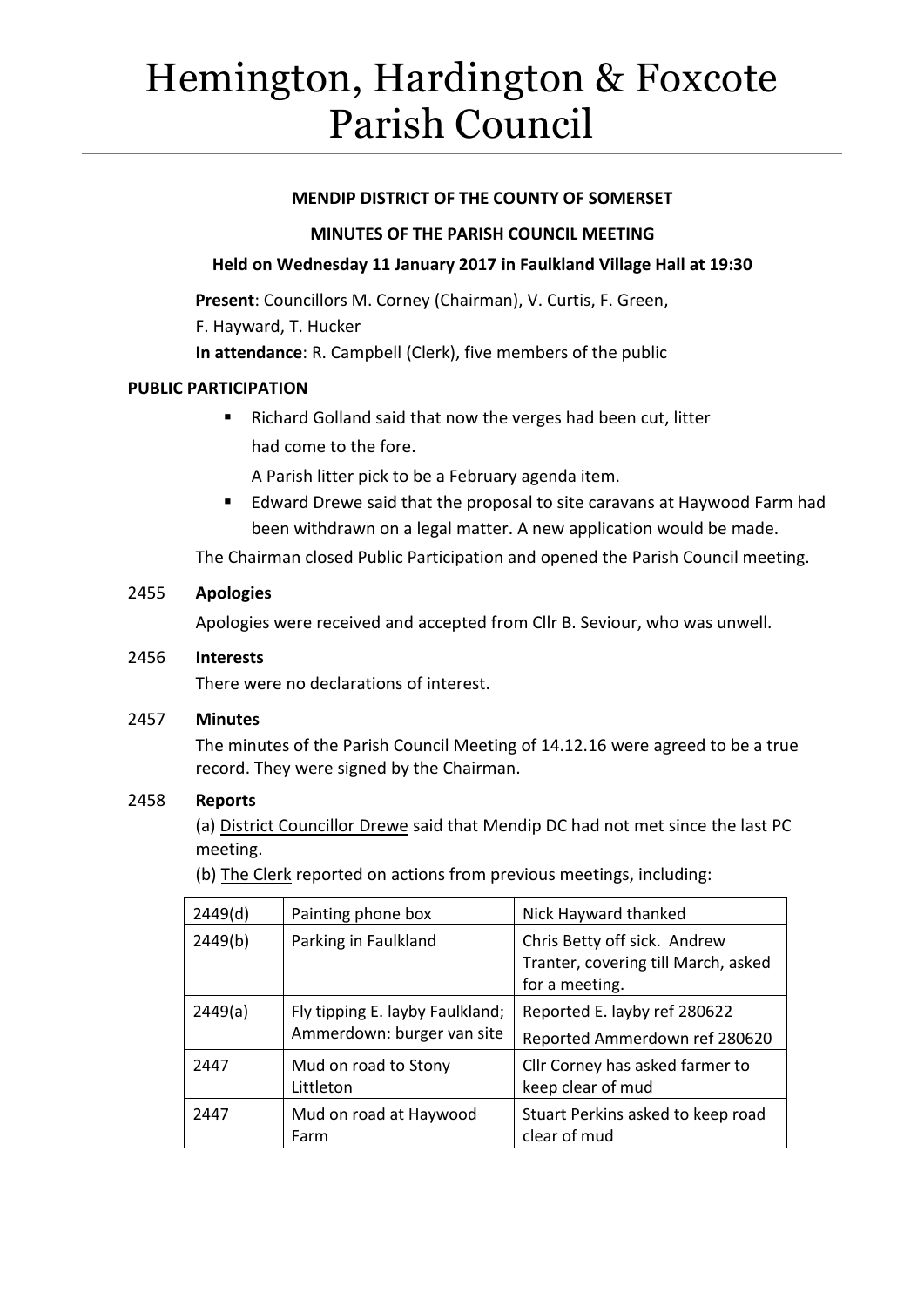## 2459 **Planning**

(a) Councillors considered applications and made recommendations as follows:

| Application number,<br>address                                         | <b>Description</b>                                                                                            | <b>Parish Council</b><br>recommendation                                                        |
|------------------------------------------------------------------------|---------------------------------------------------------------------------------------------------------------|------------------------------------------------------------------------------------------------|
| 2016/2897/HSE<br>4 Churchway, Faulkland,<br>Radstock BA3 5US           | Demolition of existing<br>single storey extension and<br>construction of L-shaped<br>single storey extension. | RESOLVED (prop. Cllr<br>Curtis, 2nd Cllr Green,<br>unanimous) to<br>recommend approval         |
| 2016/2913/FUL<br><b>Charlton Farm Hammer</b><br>Lane Hemington BA3 5XS | Conversion of steel framed<br>building into a single<br>dwelling.                                             | <b>RESOLVED</b> (prop. Cllr<br>Corney, 2nd Cllr Hucker,<br>unanimous) to<br>recommend approval |

## (b) Planning and Enforcement updates

| 2016/2883/CLE              | Siting of three caravans    | Application withdrawn |
|----------------------------|-----------------------------|-----------------------|
| Land At Haywood Farm       | for residential use         |                       |
| Terry Hill To Green Street | (Certificate of Lawfulness) |                       |
| Hemington BA3 5UF          |                             |                       |

Cllr Hayward reported that she had, as an individual, emailed Mendip Planning about the height of the houses at the West Farm development, which appeared greater than in the permission. She had received acknowledgment and awaited further reply Cllr Green said that an oil tank had been placed in a different position than that shown in the permitted plans. The Clerk to advise Mendip Enforcement.

(c) Gypsy and Traveller Caravans and Sites Count A nil return to be made to Mendip.

## 2460 **Highways**

(a) Hassage signpost The Clerk had attended a meeting with Hassage resident and Norton St Philip Councillor Clive Abbot and NSP Councillor Rex Eastment about Hassage signposting.

It was agreed to ask Highways to replace the finger post at Tuckers Grave and to provide a direction sign at the Hassage crossroads.

(b) Bollards It was agreed to ask Highways to place reflective bollards at the junction of the Hemington road (Black Hill) with the A362.

District Cllr Drewe, reporting for County Cllr Ham, said Highways hoped to include a roundabout at Terry Hill in their 2017-18 works schedule. The land had been bought. It was agreed to write to Highways about the dangerous nature of the crossroads (especially because the lit bollard on the Kilmersdon side only gives a false sense of the crossroad's location) and to asks for confirmation of the roundabout date.

(c) Speedwatch Tim Gibbs was invited to report. He said that the experiment had come to a premature end due to vandalism and then theft of the camera, but not before confirming that a large number of drivers speed through Faulkland – about 950 per week.